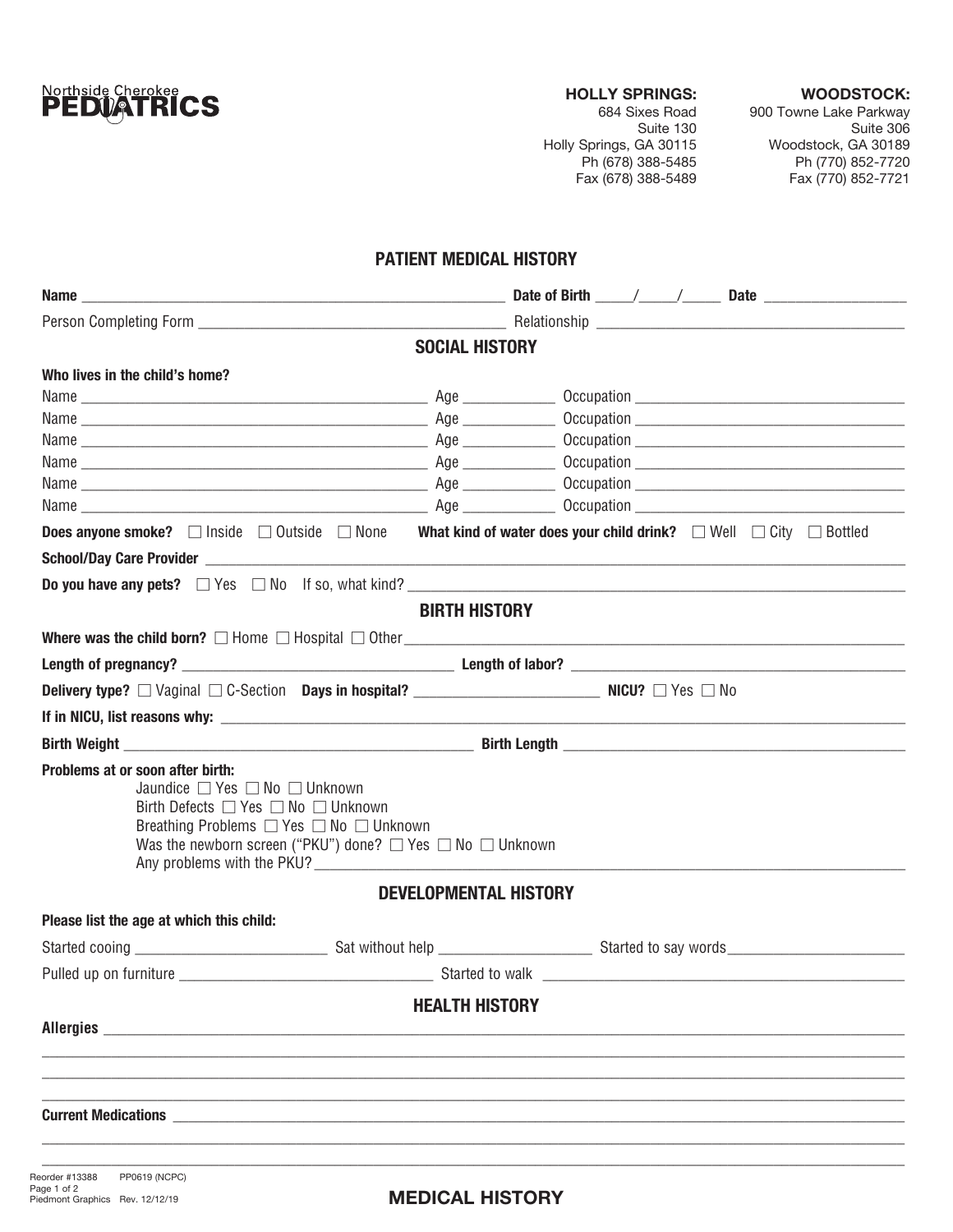## **MEDICAL HISTORY**

| Past/Chronic Medical problems (Example: Asthma, kidney infections, cerebral palsy):<br>and also password palso process and annual particle in the matter of the matter of the matter of the matter o                                                                                                                                                                                                                                                                                                                          |                                                         |  |  |  |  |  |  |
|-------------------------------------------------------------------------------------------------------------------------------------------------------------------------------------------------------------------------------------------------------------------------------------------------------------------------------------------------------------------------------------------------------------------------------------------------------------------------------------------------------------------------------|---------------------------------------------------------|--|--|--|--|--|--|
|                                                                                                                                                                                                                                                                                                                                                                                                                                                                                                                               |                                                         |  |  |  |  |  |  |
|                                                                                                                                                                                                                                                                                                                                                                                                                                                                                                                               |                                                         |  |  |  |  |  |  |
| <b>SURGICAL HISTORY</b>                                                                                                                                                                                                                                                                                                                                                                                                                                                                                                       |                                                         |  |  |  |  |  |  |
|                                                                                                                                                                                                                                                                                                                                                                                                                                                                                                                               |                                                         |  |  |  |  |  |  |
|                                                                                                                                                                                                                                                                                                                                                                                                                                                                                                                               |                                                         |  |  |  |  |  |  |
|                                                                                                                                                                                                                                                                                                                                                                                                                                                                                                                               |                                                         |  |  |  |  |  |  |
| <b>HOSPITALIZATIONS</b>                                                                                                                                                                                                                                                                                                                                                                                                                                                                                                       |                                                         |  |  |  |  |  |  |
|                                                                                                                                                                                                                                                                                                                                                                                                                                                                                                                               |                                                         |  |  |  |  |  |  |
|                                                                                                                                                                                                                                                                                                                                                                                                                                                                                                                               |                                                         |  |  |  |  |  |  |
|                                                                                                                                                                                                                                                                                                                                                                                                                                                                                                                               |                                                         |  |  |  |  |  |  |
|                                                                                                                                                                                                                                                                                                                                                                                                                                                                                                                               |                                                         |  |  |  |  |  |  |
|                                                                                                                                                                                                                                                                                                                                                                                                                                                                                                                               |                                                         |  |  |  |  |  |  |
|                                                                                                                                                                                                                                                                                                                                                                                                                                                                                                                               |                                                         |  |  |  |  |  |  |
|                                                                                                                                                                                                                                                                                                                                                                                                                                                                                                                               | <b>FAMILY HISTORY</b>                                   |  |  |  |  |  |  |
| <b>Indicate who has had the problem:</b> $M =$ mother, $F =$ father, $C =$ child, $S =$ sister, $B =$ brother, $MGF/MGM =$ maternal grandfather/grandmother,<br>$PGF/PGM =$ paternal grandfather/grandmother, $MA/MU =$ maternal aunt/uncle, $PA/PU =$ paternal aunt/uncle                                                                                                                                                                                                                                                    |                                                         |  |  |  |  |  |  |
|                                                                                                                                                                                                                                                                                                                                                                                                                                                                                                                               |                                                         |  |  |  |  |  |  |
|                                                                                                                                                                                                                                                                                                                                                                                                                                                                                                                               |                                                         |  |  |  |  |  |  |
|                                                                                                                                                                                                                                                                                                                                                                                                                                                                                                                               |                                                         |  |  |  |  |  |  |
|                                                                                                                                                                                                                                                                                                                                                                                                                                                                                                                               | $\Box$ Birth defects                                    |  |  |  |  |  |  |
|                                                                                                                                                                                                                                                                                                                                                                                                                                                                                                                               |                                                         |  |  |  |  |  |  |
|                                                                                                                                                                                                                                                                                                                                                                                                                                                                                                                               |                                                         |  |  |  |  |  |  |
|                                                                                                                                                                                                                                                                                                                                                                                                                                                                                                                               |                                                         |  |  |  |  |  |  |
|                                                                                                                                                                                                                                                                                                                                                                                                                                                                                                                               |                                                         |  |  |  |  |  |  |
| $\fbox{ High cholesterol } \fbox{ \underline{ \hspace{0.3cm} \underline{ \hspace{0.3cm} \underline{ \hspace{0.3cm} \underline{ \hspace{0.3cm} \underline{ \hspace{0.3cm} \underline{ \hspace{0.3cm} \underline{ \hspace{0.3cm} \underline{ \hspace{0.3cm} \underline{ \hspace{0.3cm} \underline{ \hspace{0.3cm} \underline{ \hspace{0.3cm} \underline{ \hspace{0.3cm} \underline{ \hspace{0.3cm} \underline{ \hspace{0.3cm} \underline{ \hspace{0.3cm} \underline{ \hspace{0.3cm} \underline{ \hspace{0.3cm} \underline{ \hs$ | $\Box$ Seizures $\_\_$                                  |  |  |  |  |  |  |
| □ Heart attack (give age) <u>___________________________________</u>                                                                                                                                                                                                                                                                                                                                                                                                                                                          | $\Box$ Alcohol or drug abuse                            |  |  |  |  |  |  |
|                                                                                                                                                                                                                                                                                                                                                                                                                                                                                                                               | □ Depression/anxiety or other psychiatric problems<br>□ |  |  |  |  |  |  |
|                                                                                                                                                                                                                                                                                                                                                                                                                                                                                                                               |                                                         |  |  |  |  |  |  |
|                                                                                                                                                                                                                                                                                                                                                                                                                                                                                                                               |                                                         |  |  |  |  |  |  |
|                                                                                                                                                                                                                                                                                                                                                                                                                                                                                                                               |                                                         |  |  |  |  |  |  |

i.